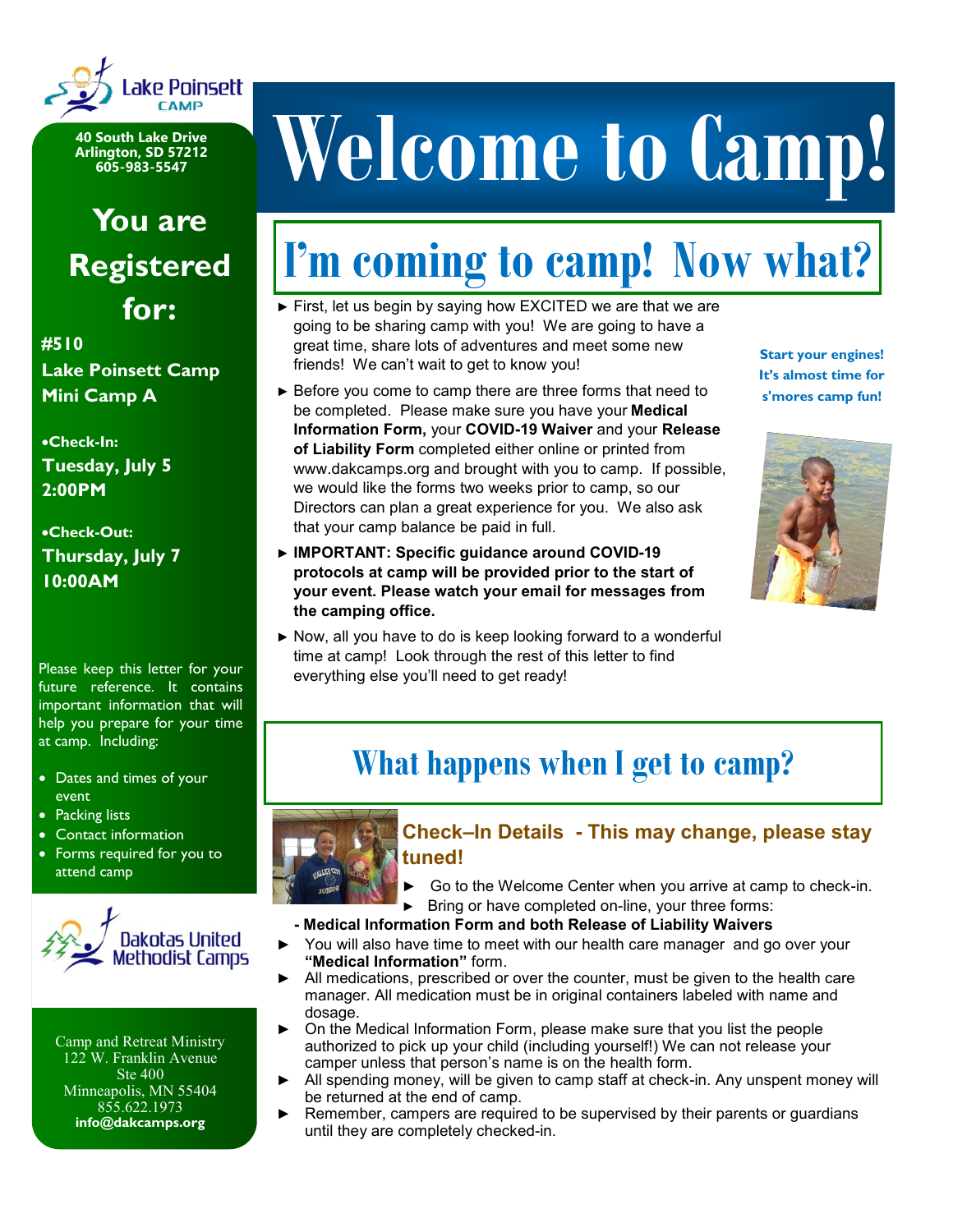

# **What do I need to bring?**

- It's never too late to **bring a friend!** For each new camper you invite who registers and attends camp, you will receive a discount of \$25 off the cost of registration. Sharing camp with a friend makes a great experience even better!
- ► **Lost & Found** please label all your belongings before you leave home and check out the lost & found box during your check-out time. At summer's end, all un-claimed items will be donated to local charities.

#### **Packing Checklist:**

**Signed Liability Forms**

- **Signed Medical Information Form if you didn't register online**
- $\Box$  Medications needed during camp  $\Box$  Sleeping bag (or bedding) & pillow
- $\square$  Bath towel, soap, shampoo, toothbrush & paste
- □Sunscreen & insect repellant
- Bible, pencil & paper, Stationary & Stamps
- Flashlight & extra batteries
- Swimsuit, beach towel, sandals/water shoes, hat
- $\Box$  Clothing for each day (rainy days too!)
- □ ackets & Sweatshirts, backpack/daypack
- $\Box$  Camera (charger, batteries, memory card)
- Tennis Shoes (or other closed-toe shoes)
- $\Box$ Cash for the camp
- $\Box$  A clean mask for every day

#### **What NOT to bring:**

- **Money** your camp registration fee covers ALL expenses while you are at camp, including all meals. The camp store will be open during check in/check out. Campers can deposit cash at check in on a store card for use during their stay. Unused money will be returned at the end of their camp.
- **Cell Phones -** If campers bring a cell phone, they will need to leave it with a camp staff member during check-in.
- **iPod/MP3 players**
- **Sports Equipment/Fireworks/Lighters**
- **Extra Food/Snacks/Pop**
- **Video Games/Computers**
- **Alcohol/Tobacco/Drugs/Weapons/ Vehicles**

**Camper Mailing Address:** Lake Poinsett Camp *Your Camper's Name* 40 South Lake Drive Arlington, SD 57212

**E-Mail: LPcampers@dakcamps.org** Subject Line: Camper Name and Camp

> **Phone #** 605-983-5547

#### **How can I contact my camper?**

**Mail/E-mail:** Campers love mail! Please allow at least 3 days for standard mail to reach camp. Keep in mind that for shorter events, you may need mail letters before you camper leaves home. You are also free to leave letters for your camper with a staff member during check-in to be distributed throughout the event. Notes from home will make a great experience better.

**Phone Calls** - campers are allowed to use the camp phones only for emergencies. If you have questions, concerns, or need to contact your child, please feel free to call the camp's phone number listed in this letter. Our staff is happy to assist you and will deliver your message to your camper as soon as possible.

**One-Way E-Mail** - You can email your camper at [LPcampers@dakcamps.org.](mailto:LPcampers@dakcamps.org) On the subject line please put: Camper Name and Camp Name.

**Emergency Contacts** - In the event of an emergency, you may contact the camp at 605-983-5547. You may also call Christy, the director, at 701-840-9772.

### **What happens at check-out? Stay tuned. This could change!**



*Your check-out time is listed on the front of this letter.* 

► Come to the Welcome Center to meet your camper. If they aren't there, there will be a sign directing you to their location.

► The **camp store** will be open. Make sure to check it out!

- ► Upon checkout, campers will receive unspent store money, a camp picture, and any medications that were turned in.
- ► **Survey**-You will be e-mailed a brief survey relating to your camper's experience. We ask that, if possible, it be completed shortly after reuniting with your camper. Your important feedback will help us better serve campers throughout the summer.